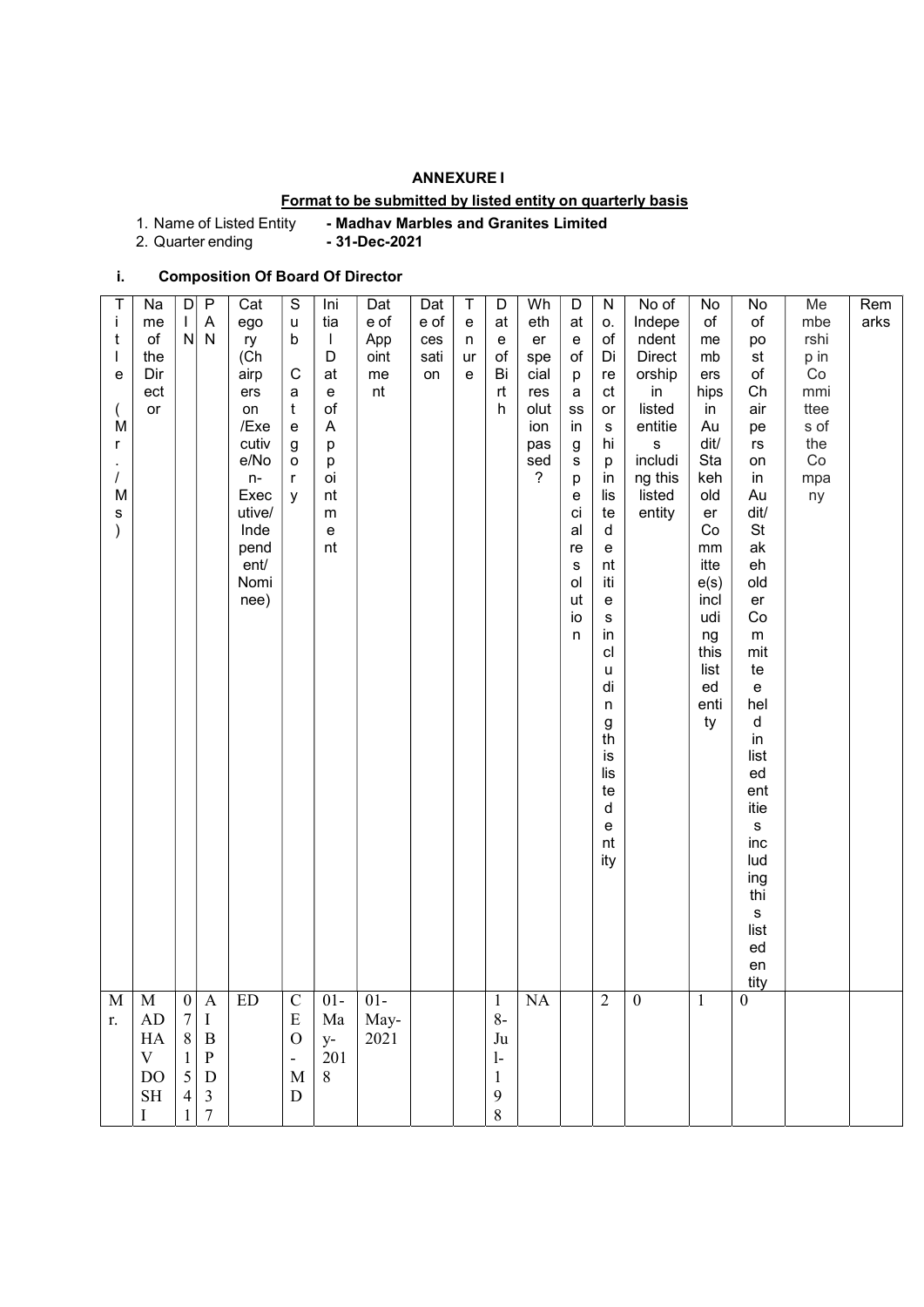|                                                     |                                                                                                                                                           | 6                                                                                                                           | $\boldsymbol{0}$<br>$\boldsymbol{0}$<br>$\boldsymbol{B}$                                                                                                                |                             |                                                        |                                        |                       | 6                                                                                                                 |                   |                                                                                                                        |                |                  |                         |                  |                         |  |
|-----------------------------------------------------|-----------------------------------------------------------------------------------------------------------------------------------------------------------|-----------------------------------------------------------------------------------------------------------------------------|-------------------------------------------------------------------------------------------------------------------------------------------------------------------------|-----------------------------|--------------------------------------------------------|----------------------------------------|-----------------------|-------------------------------------------------------------------------------------------------------------------|-------------------|------------------------------------------------------------------------------------------------------------------------|----------------|------------------|-------------------------|------------------|-------------------------|--|
| $\mathbf M$<br>r.                                   | RA<br>VI<br>KU<br>$\mathbf{M}$<br>${\sf AR}$<br><b>KR</b><br>IS<br>HN<br>$\mathbf A$<br>$\mathbf M$<br>$\ensuremath{\mathsf{UR}}\xspace$<br>TH<br>$\bf I$ | $\boldsymbol{0}$<br>$\boldsymbol{0}$<br>$\overline{4}$<br>6<br>$\overline{4}$<br>6<br>$\sqrt{2}$<br>$\overline{2}$          | $\boldsymbol{A}$<br>$\mathbf{A}$<br>IP<br>$\rm K$<br>$\overline{4}$<br>$\boldsymbol{0}$<br>$\boldsymbol{0}$<br>$\mathfrak{Z}$<br>$\overline{B}$                         | ID, C<br>$\&$<br><b>NED</b> | $\overline{30}$ -<br>No<br>$V -$<br>199<br>3           | $01-$<br>Apr-<br>2020                  | 6<br>$\boldsymbol{0}$ | $\mathbf{1}$<br>$7-$<br>Ja<br>n-<br>$\mathbf{1}$<br>9<br>4<br>6                                                   | Yes               | $\mathfrak{Z}$<br>$0-$<br>${\bf S}$<br>ep<br>$\overline{a}$<br>$\sqrt{2}$<br>$\boldsymbol{0}$<br>$\mathbf{1}$<br>9     | $\overline{2}$ | $\mathbf{2}$     | $\overline{2}$          | $\boldsymbol{0}$ | <b>NRC</b>              |  |
| M<br>r.                                             | <b>RO</b><br>$\operatorname{SH}$<br>AN<br>$\rm LA$<br>L<br>$\rm NA$<br>${\rm GA}$<br>$\mathbf R$                                                          | $\boldsymbol{0}$<br>$\overline{c}$<br>$\overline{4}$<br>1<br>6<br>6<br>$\overline{4}$<br>$\mathfrak{2}$                     | $\boldsymbol{\mathsf{A}}$<br>$\, {\bf B}$<br>${\bf G}$<br>${\bf P}$<br>$\mathbf N$<br>$\boldsymbol{7}$<br>$\mathbf{1}$<br>$\mathbf{1}$<br>$\overline{4}$<br>$\mathbf F$ | ID                          | $31 -$<br>Oct<br>$\overline{\phantom{0}}$<br>200<br>8  | $01-$<br>Apr-<br>2019                  | 6<br>$\boldsymbol{0}$ | $\sqrt{2}$<br>$4-$<br>${\bf S}$<br>ep<br>$\qquad \qquad \blacksquare$<br>$\mathbf{1}$<br>9<br>$\mathfrak{Z}$<br>9 | $\overline{Y}$ es | $\sqrt{2}$<br>$9-$<br>$\mathbf M$<br>ar<br>-<br>$\overline{c}$<br>$\boldsymbol{0}$<br>$\mathbf{1}$<br>9                | $\sqrt{2}$     | $\overline{2}$   | $\overline{\mathbf{3}}$ | $\boldsymbol{2}$ | AC,SC<br>,NRC           |  |
| $\mathbf{M}$<br>r.                                  | PR<br>$\mathbf{A}\mathbf{K}$<br>$\mathbf{A}\mathbf{S}$<br>H<br>KU<br>$\mathbf M$<br>AR<br>$\ensuremath{\mathbf{VE}}$<br>RD<br>IA                          | $\overline{0}$<br>$\sqrt{2}$<br>$\overline{4}$<br>$\overline{2}$<br>$\mathbf{9}$<br>$\mathfrak{Z}$<br>$\boldsymbol{0}$<br>5 | $\mathbf{A}$<br>$\boldsymbol{\mathsf{A}}$<br>$\mathbf M$<br>${\bf P}$<br>$\mathbf V$<br>$\mathfrak{Z}$<br>$\overline{c}$<br>6<br>5<br>$\boldsymbol{\rm{A}}$             | ID                          | $31 -$<br>Oct<br>200<br>8                              | $01-$<br>Apr-<br>2019                  | 6<br>$\boldsymbol{0}$ | $\boldsymbol{0}$<br>$6-$<br>$\mathbf{A}$<br>u<br>$g-$<br>$\mathbf{1}$<br>9<br>4<br>5                              | Yes               | $\overline{2}$<br>$9-$<br>$\mathbf M$<br>ar<br>۰<br>$\overline{c}$<br>$\boldsymbol{0}$<br>$\mathbf{1}$<br>$\mathbf{9}$ | $\overline{2}$ | $\overline{2}$   | $\overline{\mathbf{3}}$ | $\overline{2}$   | AC,SC<br>$,\!{\rm NRC}$ |  |
| M<br>$\mathbf{r}\mathbf{s}$<br>$\ddot{\phantom{0}}$ | <sub>RI</sub><br>$\rm DD$<br>$\mathop{\rm HI}\nolimits$<br>$\mathbf M$<br>$\bf{A}$<br>$\rm DO$<br>$\operatorname{SH}$<br>$\bf{I}$                         | $\boldsymbol{0}$<br>$\tau$<br>$\,8\,$<br>1<br>5<br>$\overline{\mathbf{3}}$<br>$\overline{7}$<br>$8\,$                       | A<br>${\bf G}$<br>${\bf S}$<br>${\bf P}$<br>$\boldsymbol{A}$<br>$\mathfrak{Z}$<br>$\overline{c}$<br>$\sqrt{2}$<br>$\sqrt{2}$<br>$\overline{C}$                          | ED                          | $01 -$<br>Feb<br>$\blacksquare$<br>202<br>$\mathbf{1}$ |                                        |                       | $\boldsymbol{0}$<br>$7-$<br>${\bf F}$<br>eb<br>-<br>$\mathbf{1}$<br>9<br>$8\,$<br>6                               | NA                |                                                                                                                        | $\mathbf{1}$   | $\boldsymbol{0}$ | $\overline{2}$          | $\boldsymbol{0}$ | AC, SC                  |  |
| $\mathbf M$<br>S.                                   | $\mathrm{SW}$<br>$\mathbf{A}\mathbf{T}$<br>$\bf I$<br>${\rm YA}$                                                                                          | $\vert 0 \vert$<br>6<br>$5\overline{)}$<br>$7\vert$                                                                         | $\mathbf A$<br>${\bf D}$<br>$\boldsymbol{\mathrm{H}}$<br>${\bf P}$                                                                                                      | ID                          | $01-$<br>Ma<br>$\mathbf{r}$ -<br>201                   | $01-$<br>$\operatorname{Mar-}$<br>2020 | 6<br>$\boldsymbol{0}$ | $\mathbf{2}$<br>$7-$<br>$\mathbf M$<br>ay                                                                         | $\overline{Yes}$  | $\overline{3}$<br>$0-$<br>${\bf S}$<br>ep                                                                              | $\mathbf{1}$   | $\mathbf{1}$     | $\overline{0}$          | $\mathbf{0}$     |                         |  |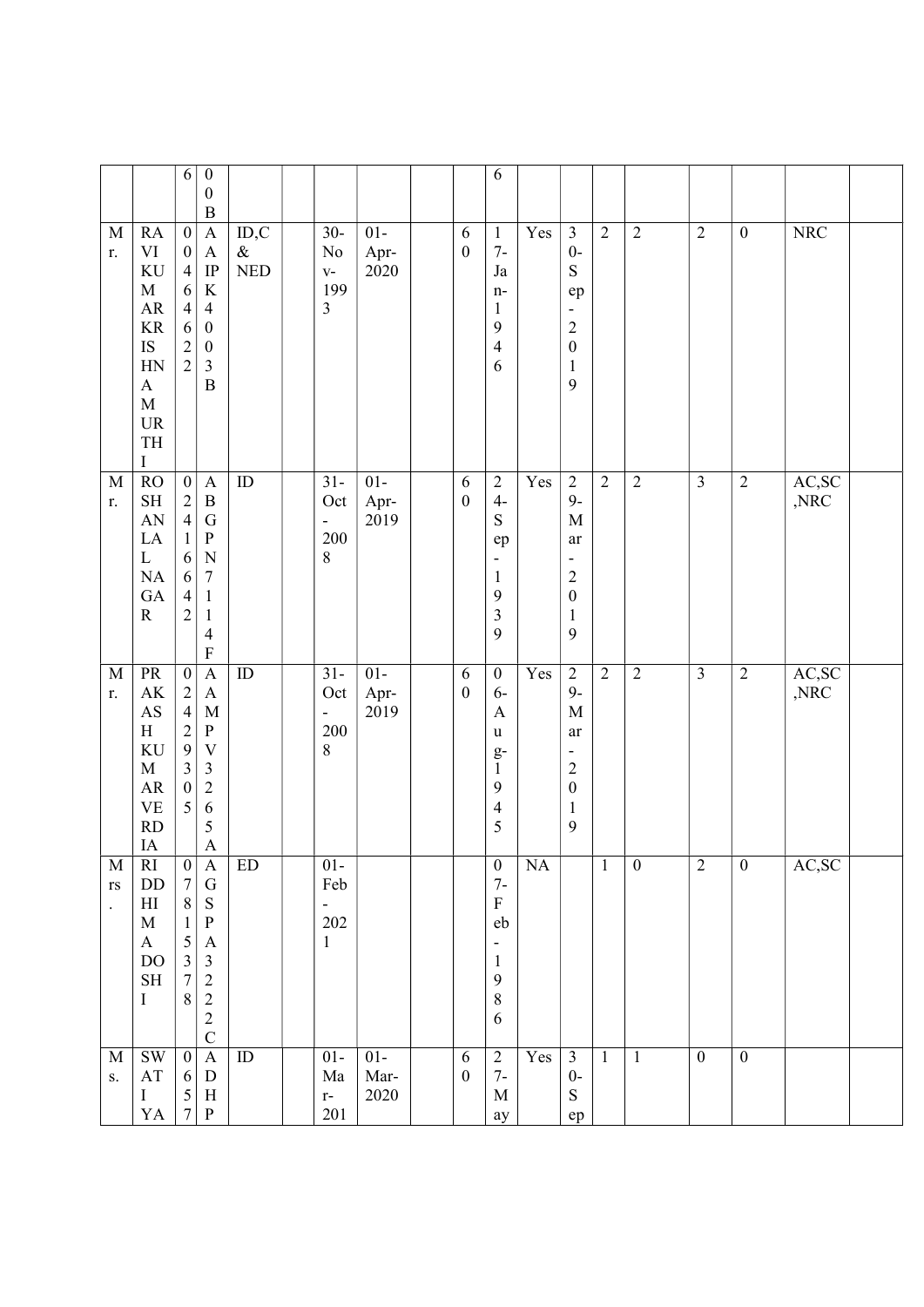| DA           | ◠<br>∸ | $\mathbf{V}$    |  | ັ |  | $\overline{\phantom{0}}$ | $\overline{\phantom{0}}$ |  |  |  |
|--------------|--------|-----------------|--|---|--|--------------------------|--------------------------|--|--|--|
| $\mathbf{V}$ | 4      | 4               |  |   |  |                          | $\sim$<br>$\overline{ }$ |  |  |  |
|              | 3      | ◡               |  |   |  | a                        | $\curvearrowright$<br>0  |  |  |  |
|              | 8      | $\mathbf{r}$    |  |   |  | $\Omega$<br>$\circ$      | $\mathbf{r}$             |  |  |  |
|              |        | л.              |  |   |  | ◠<br>∠                   | Q                        |  |  |  |
|              |        | $\sqrt{ }$<br>◡ |  |   |  |                          |                          |  |  |  |

| Company Remarks             |     |
|-----------------------------|-----|
| Whether Regular chairperson | Yes |
| appointed                   |     |
| Whether Chairperson is      | No  |
| related to MD or CEO        |     |

### ii. Composition of Committees

#### a. Audit Committee

| Sr. | Name of the Director | Category | Chairperson/Membership | Appointment   | <b>Cessation Date</b> |
|-----|----------------------|----------|------------------------|---------------|-----------------------|
| No. |                      |          |                        | Date          |                       |
|     | ROSHAN LAL NAGAR     | ID       | Chairperson            | $01-Nov-2008$ |                       |
|     | PRAKASH KUMAR        | ID       | Member                 | $01-Nov-2008$ |                       |
|     | <b>VERDIA</b>        |          |                        |               |                       |
|     | RIDDHIMA DOSHI       | ED       | Member                 | 24-Mar-2021   |                       |

| Companv<br>Remarks       |     |
|--------------------------|-----|
| <b>Whether Permanent</b> | Yes |
| chairperson appointed    |     |

### b. Stakeholders Relationship Committee

| Sr.<br>No. | Name of the Director    | Category | Chairperson/Membership | Appointment<br>Date | <b>Cessation Date</b> |
|------------|-------------------------|----------|------------------------|---------------------|-----------------------|
|            | PRAKASH KUMAR           | ID       | Chairperson            | $01-Nov-2008$       |                       |
|            | <b>VERDIA</b>           |          |                        |                     |                       |
|            | <b>ROSHAN LAL NAGAR</b> | ID       | Member                 | $01-Nov-2008$       |                       |
|            | RIDDHIMA DOSHI          | ED       | Member                 | 24-Mar-2021         |                       |

| ∵ompany ت<br>Remarks     |     |
|--------------------------|-----|
| Whether<br>Permanent     | Yes |
| appointed<br>chairperson |     |

### c. Risk Management Committee

| ົ.<br>Date<br>Categorv<br>Director<br>Chairperson/Membership<br>Name of the .<br>Appointment<br><i>Gessation</i> ∶<br>. ات<br>No.<br>Date | ----- |  |  |
|-------------------------------------------------------------------------------------------------------------------------------------------|-------|--|--|
|                                                                                                                                           |       |  |  |
|                                                                                                                                           |       |  |  |

| Company Remarks       |  |
|-----------------------|--|
| Whether Permanent     |  |
| chairperson appointed |  |

### d. Nomination and Remuneration Committee

| Sr.<br>No. | Name of the Director | Category | Chairperson/Membership | Appointment<br>Date | Cessation<br>Date |
|------------|----------------------|----------|------------------------|---------------------|-------------------|
|            | ROSHAN LAL NAGAR     | ID       | Member                 | 01-Dec-2009         |                   |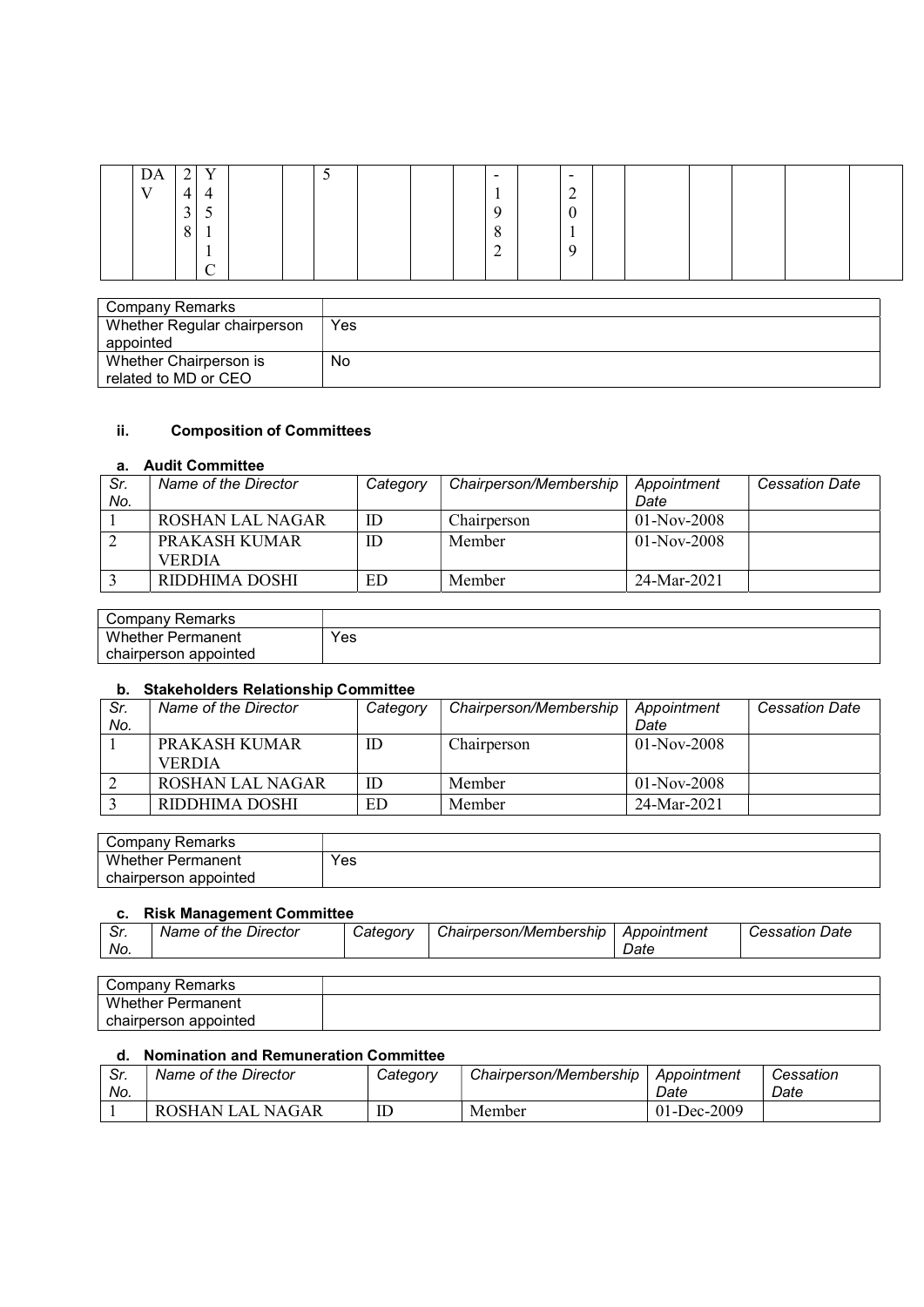| PRAKASH KUMAR<br><b>VERDIA</b>     | ட               | Chairperson | 01-Dec-2009     |
|------------------------------------|-----------------|-------------|-----------------|
| RAVI KUMAR<br><b>KRISHNAMURTHI</b> | ID.C $&$<br>NED | Member      | $01 - Dec-2009$ |

| Company Remarks       |     |
|-----------------------|-----|
| Whether<br>Permanent  | Yes |
| chairperson appointed |     |

# iii. Meeting of Board of Directors

| Date(s) of Meeting<br>(if any) in the<br>previous quarter | Date(s) of Meeting<br>(if any) in the<br>relevant quarter | Whether<br>requirement of<br>Quorum met | Number of<br>Directors present | Number of Independent<br>Directors present |
|-----------------------------------------------------------|-----------------------------------------------------------|-----------------------------------------|--------------------------------|--------------------------------------------|
| $04-Sep-2021$                                             | $06-Oct-2021$                                             | Yes                                     |                                |                                            |
|                                                           | $12-Nov-2021$                                             | <b>Yes</b>                              |                                |                                            |

| Company Remarks               |    |
|-------------------------------|----|
| Maximum gap between any       | 36 |
| two consecutive (in number of |    |
| davs)                         |    |

# iv. Meeting of Committees

| Name of the<br><b>Committee</b> | Date(s) of<br>meeting during<br>of the committee<br>in the previous<br>quarter | Date(s) of<br>meeting of the<br>committee in the<br>relevant quarter | Whether<br>requirement<br>of Quorum<br>met (Yes/No) | Number of<br><b>Directors</b><br>present | Number of<br>independent<br>directors<br>present |
|---------------------------------|--------------------------------------------------------------------------------|----------------------------------------------------------------------|-----------------------------------------------------|------------------------------------------|--------------------------------------------------|
| <b>Audit Committee</b>          | 04-Sep-2021                                                                    |                                                                      | Yes                                                 | 3                                        | 2                                                |
| Audit Committee                 |                                                                                | 06-Oct-2021                                                          | Yes                                                 | $\overline{2}$                           | $\overline{2}$                                   |
| <b>Audit Committee</b>          |                                                                                | 12-Nov-2021                                                          | <b>Yes</b>                                          | 3                                        | $\overline{2}$                                   |
| Stakeholders                    | 12-Aug-2021                                                                    |                                                                      | Yes                                                 | 3                                        | $\overline{2}$                                   |
| Relationship                    |                                                                                |                                                                      |                                                     |                                          |                                                  |
| Committee                       |                                                                                |                                                                      |                                                     |                                          |                                                  |
| Stakeholders                    |                                                                                | 03-Nov-2021                                                          | Yes                                                 | 3                                        | $\overline{2}$                                   |
| Relationship                    |                                                                                |                                                                      |                                                     |                                          |                                                  |
| Committee                       |                                                                                |                                                                      |                                                     |                                          |                                                  |
| Nomination &                    |                                                                                |                                                                      | Yes                                                 | 2                                        | $\overline{2}$                                   |
| Remuneration                    |                                                                                |                                                                      |                                                     |                                          |                                                  |
| Committee                       |                                                                                |                                                                      |                                                     |                                          |                                                  |
| Nomination &                    |                                                                                | 20-Nov-2021                                                          | Yes                                                 | 2                                        | 2                                                |
| Remuneration                    |                                                                                |                                                                      |                                                     |                                          |                                                  |
| Committee                       |                                                                                |                                                                      |                                                     |                                          |                                                  |

| Company Remarks                                                                                 |    |
|-------------------------------------------------------------------------------------------------|----|
| Maximum gap between any<br>two consecutive (in number of<br>days) [Only for Audit<br>Committeel | 36 |